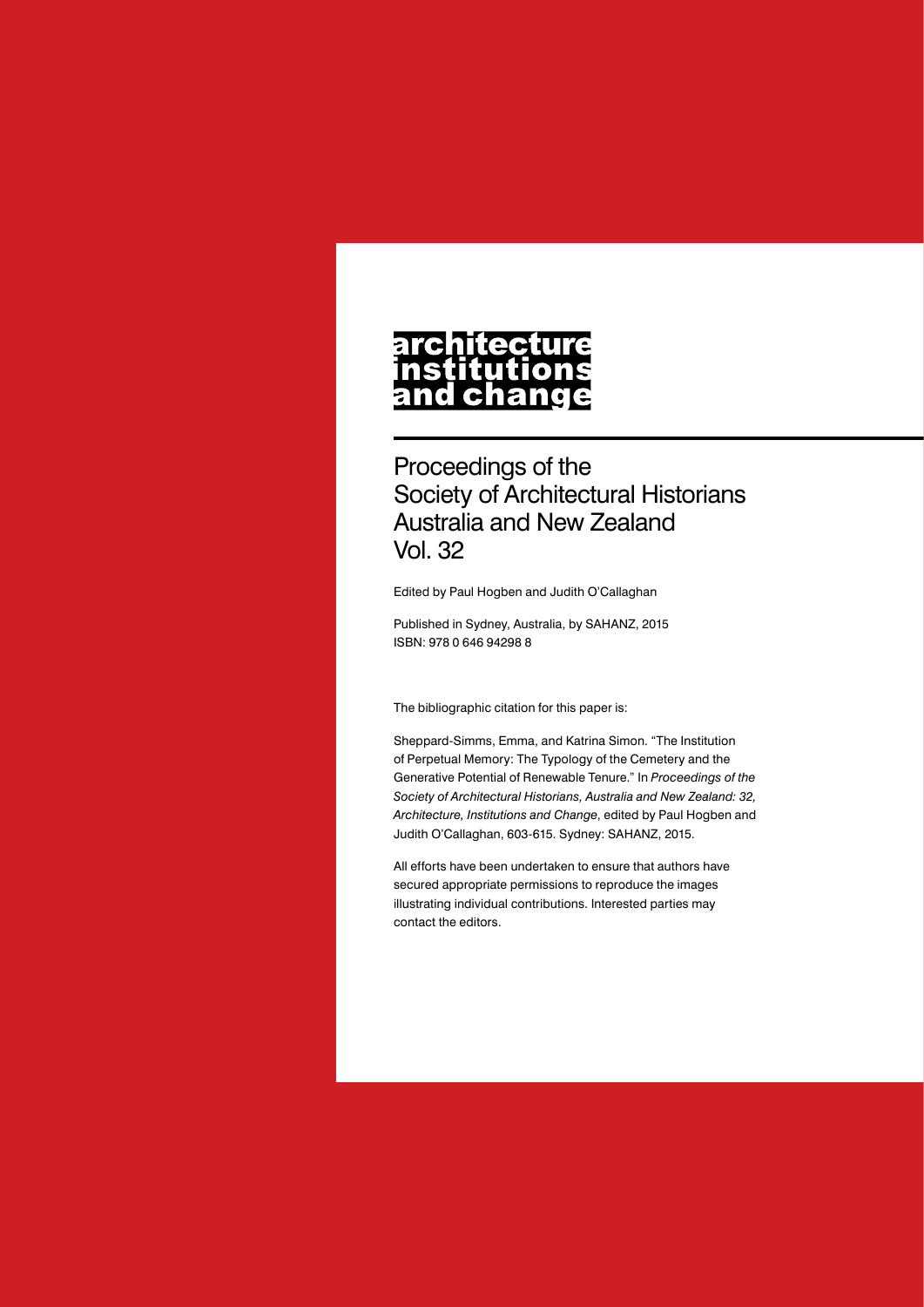**Emma Sheppard-Simms***,* University of Tasmania | **Katrina Simon***,* UNSW Australia

# The Institution of Perpetual Memory: The Typology of the Cemetery and the Generative Potential of Renewable Tenure

*Landscapes constructed to honour the memory of the dead contain some of the most enduring edifices across cultures. Monuments and commemoration practices in Australia and New Zealand derive from the practices of Western Europe, particularly the cemetery reforms of eighteenth-century Paris. Such reforms responded to a growing distaste for the spectacle of death that had resulted from burial places being located in crowded cities. This growing social revulsion, strengthened by the fear of contagion resulting from plague, led to the establishment of cemeteries that were built to perpetuate the memory of the dead. These new cemeteries consisted of permanent mausoleums and graves, often initially laid out in gardens and park-like surrounds.*

*This typology, initiated in Paris and then emulated in Britain and its colonies, has been modified over successive generations, particularly as municipal authorities inherited the management of neglected cemeteries, and looked for ways to navigate complex issues of cemetery decline. A recent agent of change to the cemetery typology is the implementation of renewable tenure in some Australian cemeteries.*

*Renewable tenure, which effectively involves recycling gravesites, has been a response to the looming crisis of burial space that is affecting many cities. While grave re-use was a necessary occurrence in pre-industrial burial grounds (bodies were buried long enough for decomposition and bones were then removed to charnel houses), its reappearance in the context of the contemporary cemetery signifies an important ideological shift within the dominant cemetery typology. This shift is characterised by movement away from the primacy of the notions of perpetuity, the individual grave and the monument, and movement towards new practices and forms within the cemetery that reflect the inevitable effects of decomposition and decay upon the body.*

*This research explores the implications of this shift upon the institution of the cemetery in Sydney. It concludes that renewable tenure, while likely to remain a controversial practice, generates an ideological basis for new spatial expressions of the cemetery to emerge within the contemporary metropolis.*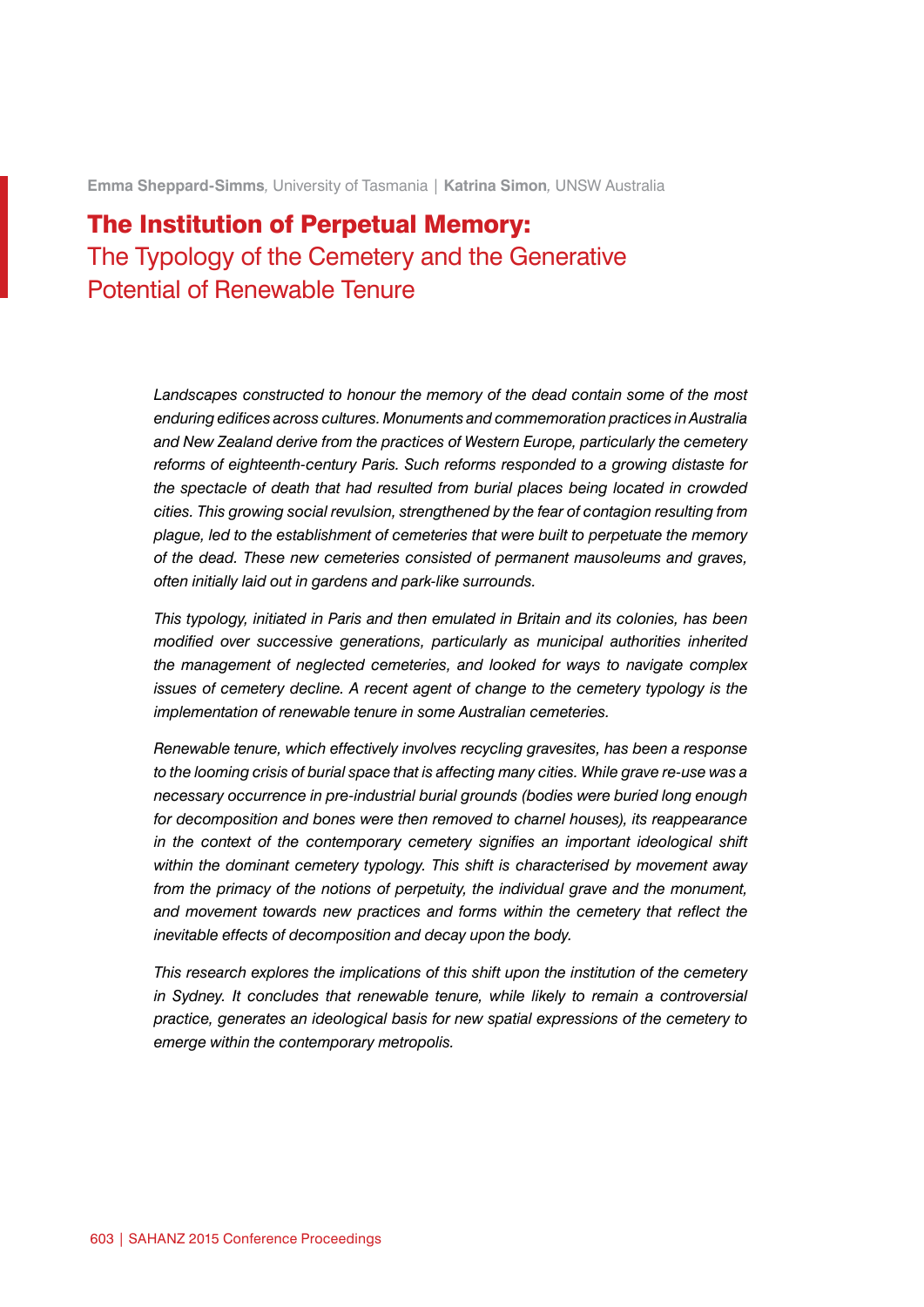

Sydney's burial space is at a crisis point, as capacities are reached in many of the city's large, public cemeteries. Prolonging the life of these cemeteries has become a subject of intense public interest, as reflected in a series of recent Government discussion papers, parliamentary inquiries and, more recently, changes to legislation regarding the management of cemeteries and crematoria in New South Wales (NSW).<sup>1</sup> In particular, renewable tenure,<sup>2</sup> essentially the recycling of gravesites, has received a significant amount of attention as a possible means to increase the long-term sustainability of cemeteries without requiring the acquisition of new lands. While this discourse represents a positive step towards the resolution of the burial space issues in Sydney, the emphasis so far has been on acquiring more space to accommodate burials through management processes such as intensification of cemetery use, encouragement of alternative burial practices and acquiring land for the development of new cemeteries. Meanwhile, the underlying historical, spatial and institutional origins of the burial space crisis in Sydney have yet to be fully explored within the literature. As such it currently remains difficult to ascertain whether renewable tenure offers a long-term solution to the burial space crisis, or whether it merely prolongs the inevitable demise of the cemetery as a typological form.

To address these questions, this research presents an investigation into the potential effects of renewable tenure upon the institution of the cemetery. Here, the recent introduction of renewable tenure is presented as a type of provocation that may change the role and function of the cemetery within Australian cities. The discussion around the potential metamorphosis of the cemetery has been organised in three parts. The first part of this paper traces the historical origins of the cemetery institution within the European tradition, followed by the later evolution of its typological form within the Australian context. The second provides a new perspective of the current burial crisis in Sydney, by positioning it as a symptom of broader structural challenges facing the nineteenth-century cemetery institution in Australia today. The final part of this paper proposes that renewable tenure is a destabilising and as such, a potentially generative idea, in relation to the cemetery institution. These relational ideas of destabilisation/generation are framed through a discussion of renewable tenure's impacts upon three traditional cemetery ideals: perpetuity, the individual grave and the monument.

#### **The cemetery as an institution**

Monuments and landscapes built to honour the memory of the dead are some of the most enduring edifices across cultures. Cemeteries and commemoration practices in Australia and New Zealand derive most strongly from the practices of Western Europe, particularly the cemetery reforms of late eighteenth-century Paris, which then had a significant influence on the development of nineteenth-century cemeteries in England. This led to the development of a recognisable typology that was then spread throughout British colonial settlements.

These cemetery reforms, which contributed to the form and layout of many Victorian cemeteries that are still in evidence today, had emerged in part from a growing distaste for the spectacle of death and decomposition that had resulted from centuries-old burial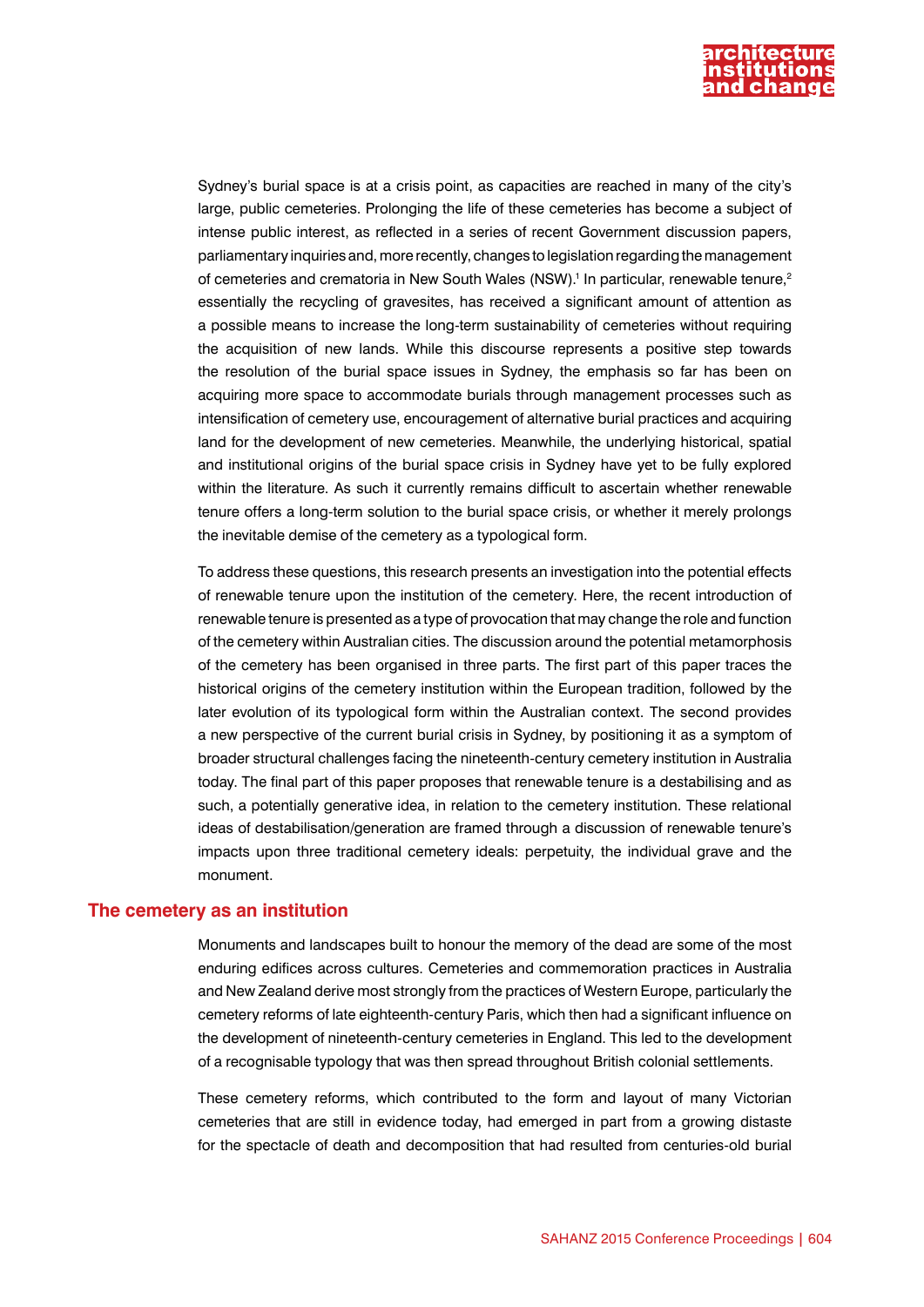places being located in crowded cities. The incorporation of burial grounds in the centre of cities had been the custom in Europe from the third century, when Christian practices overtook the ancient Roman traditions of physically and legally separating the worlds of the living and the dead.<sup>3</sup> Whereas Roman burial was required to be outside the city walls, and often involved a structure or "home" where the dead could reside, Christian burial was not so concerned with the visitation of the living to the grave, but more with care of the body until Judgment Day. Bodies were frequently buried just long enough for decomposition and bones were then removed to charnel houses, enabling the re-use of the ground for further burial.4 By the late eighteenth century, this situation had led to concerns about the unsanitary nature of burial places in the city.<sup>5</sup> A growing revulsion, strengthened by the fear of contagion resulting from plague, led to a reassertion of the separation of the worlds of the living and the dead that had been enforced by law and custom in Roman times.<sup>6</sup> Cemetery reform was initiated in Paris by a law that closed all of the burial grounds within the city walls. The physical remains of over six million Parisians were disinterred and then reinterred in catacombs, which were ancient stone and gypsum mines dug under the city.<sup>7</sup>

This in turn led to the establishment of cemeteries that were located outside the city boundaries, built to perpetuate the memory of the dead in permanent mausoleums and graves and laid out in gardens and park-like surrounds. One of the most famous of these, the cemetery of Père-Lachaise, was established in 1804 and included an innovation that influenced subsequent cemetery development. This was the first time that a grave could be purchased as a piece of property in perpetuity.<sup>8</sup> Families could purchase a plot in perpetuity, and also pay for "perpetual upkeep" of the grave. This innovation has also been linked to the dwindling of collective belief in an afterlife. As religious ideas were increasingly challenged, the idea of perpetual life lost its power. Instead the dead were to be kept alive in the memory of the living, and the grave monument, maintained in perpetuity, was a feature of this memory apparatus.

This model was followed in England with the establishment of some very influential cemeteries in London such as Kensal Green (1833), Highgate (1839) and Brompton (1840).<sup>9</sup> Started as very lucrative enterprises, these businesses foundered when cemeteries were



**Fig. 1** The status of the grave property in perpetuity is carved on the rear of a mausoleum in Père Lachaise. Photograph by Katrina Simon 2014.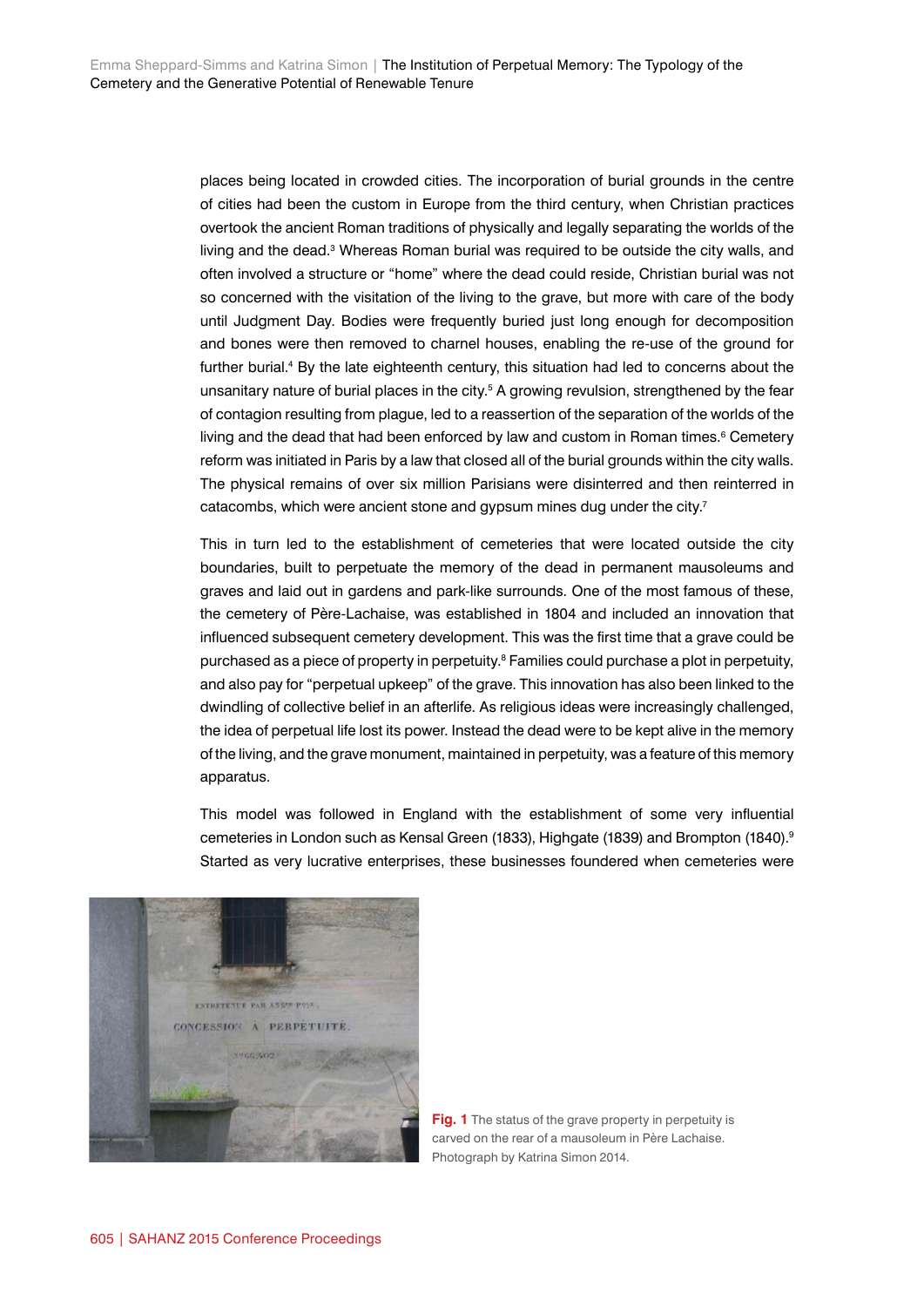

full and could no longer take more burials. At this point the money invested for perpetual upkeep was found to be inadequate, and with the businesses collapsing, the cemeteries were then passed into the care of the local municipal authorities. The prevailing attitude to the permanence of the grave was also a factor that was instrumental in the closure and demise of these "successful" cemeteries as they "became in turn as densely packed as the urban centres from which they had been removed: gardens of death became cities of the dead."10

These typologies, initiated in Paris and then emulated in Britain and its colonies, have been gradually modified over successive generations where they have been influenced by local conditions and changing social patterns. This is the case in Sydney, where cemeteries have evolved from the extramural pleasure grounds established during the late nineteenth century, to a culturally diverse group of landscapes that have been increasingly absorbed by urban sprawl. The emergence and evolution of the cemetery typology in Sydney, and its distinction from the earlier church burial ground type, will now be traced.

# **The cemetery in Sydney**

The history of the cemetery in the city of Sydney<sup>11</sup> is primarily one of expansion. Sydney's earliest burial grounds tended to consist of small, *ad hoc* and functional landscapes located adjacent to the church parish or on private property. Many were established to service the farming communities on the fertile floodplains of the Hawkesbury River or the Cumberland Plain. Others, such as the Old Sydney Burial Ground (1792) and St John's Cemetery at Parramatta (1791), were found near primary maritime transportation routes such as those in Sydney Harbour and on the Parramatta River. Early burial landscapes in Sydney were relatively small, often less than eight acres in size and simply laid out at least one mile from settlements.<sup>12</sup> Their design characteristics tended to be based on traditions inherited from English parish and church graveyards where graves were arranged according to Christian burial traditions, perpetual burial was favoured and the use of monuments ranged from elaborate to non-existent.13 However, as historian Lisa Murray points out, the practice of burying bodies in extramural, interdenominational grounds, rather than in close proximity to the city and church, was rapidly adopted by the colonists.<sup>14</sup>

As the population of Sydney grew, many of the early burial grounds became overcrowded and neglected spectacles within the urban setting. The horror of collapsing burial sites, wild animals foraging amongst the graves and putrefying remains in open pits, became a cause for social concern with many of the colony's elite choosing to bury their dead on their private lands.15 Calls for the reformation of burial grounds in Sydney culminated in 1847, with the passing of the General Cemetery Act. This legislation enacted a formal set of criteria for the establishment and design of cemeteries in the settlement, including the requirement for cemeteries to be located on well-drained soils, in proximity to running water (but sufficiently above the water table), to have sufficient room for future expansion and to be designed in a generally rational and organised manner.<sup>16</sup> Nevertheless, a series of parliamentary enquiries about the state of Sydney's cemeteries held in 1855, 1866, 1881 and 1888, demonstrated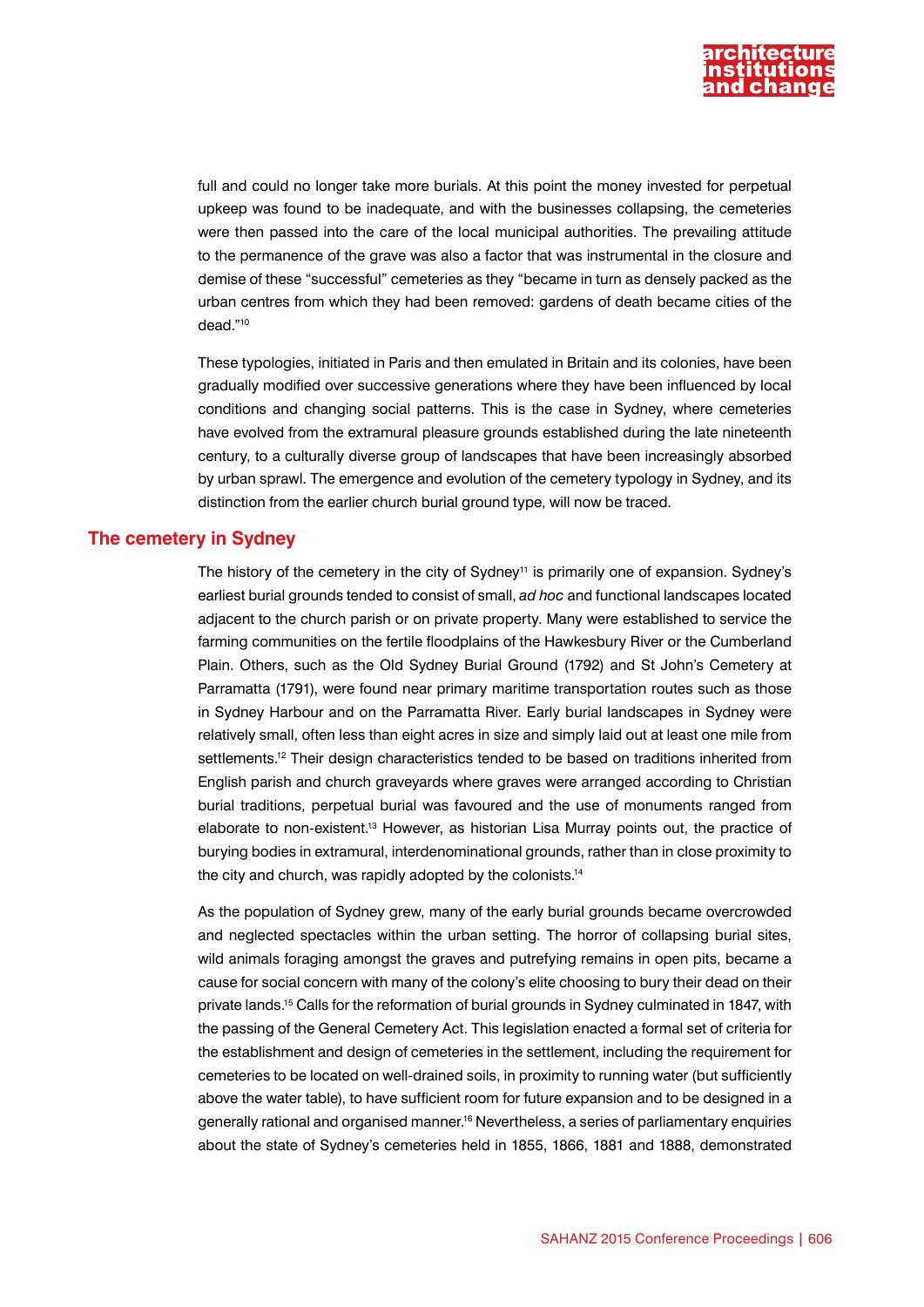that social concerns about the state of cemeteries in Sydney continued throughout the later part of the nineteenth century.17

By the 1860s, the General Cemetery had taken over as the dominant typology in Sydney. The city's growing system of railways meant that cemeteries such as the vast Rookwood Necropolis (1867) could be located at a greater distance from residential populations but still be accessible within a day's travel.<sup>18</sup> Although there were necessary variations between different landscapes, this new "rural cemetery" typology was generally characterised by elaborate funerary architecture, distance from the city centre, compartmentalisation of graves and a large area compared to previous burial grounds (Figure 2).19



**Fig. 2** Ornate graves and architecture at Sydney's Rookwood Cemetery. Photograph by J. Bar, 2007, 2007, https://commons. wikimedia.org/wiki/File%3ARookwood\_Cemetery\_3.JPG.

In the years from 1941 to 1975, many of the General Cemeteries started to reach their burial capacities once again. The increasingly diverse and growing population of post-war Australia created an urgent need for cemeteries to expand and adapt to provide adequate burial space for the community. As cremation became more popular, crematoria and columbaria



**Fig. 3** Lawn cemeteries reflecting the minimal post-war aesthetic of commemorating the dead. Photograph by Emma Sheppard-Simms, 2011.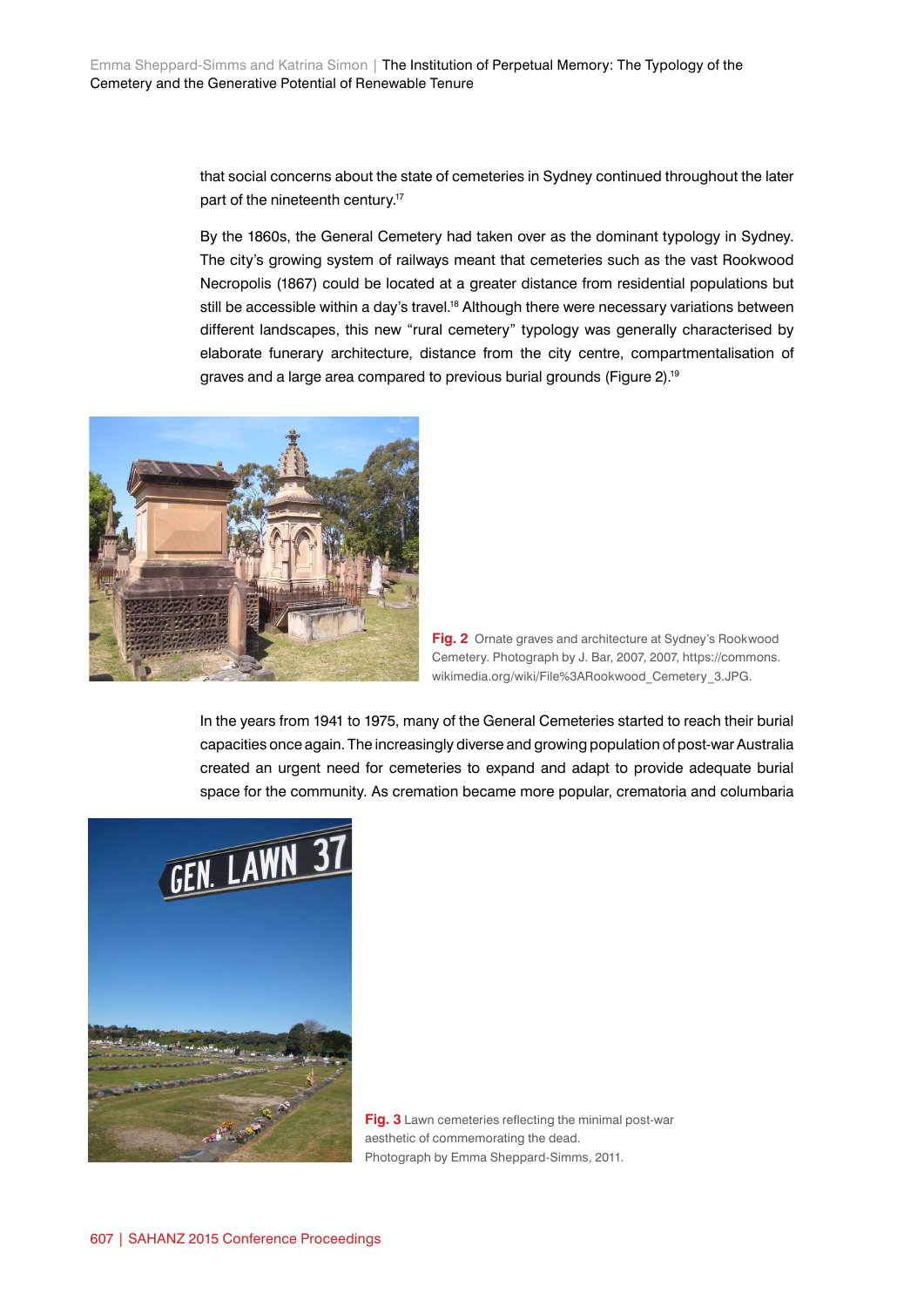

were added to the cemetery landscapes, and lawn cemeteries characterised by minimal grave architecture became common.

This move to a new type of minimal memorialisation has been linked by some commentators to a social desire to minimise the emotional impacts of the mass deaths of the two world wars (Figure 3),<sup>20</sup> although the ease of maintenance associated with this style was also an important driver of its popularity. The growth in migrant communities in Australia after the Second World War also influenced the changing form of the urban cemetery, as migrants from southern Europe and Asia brought their specific burial traditions with them.<sup>21</sup> In particular, the construction of columbaria and vaults became more common in Sydney cemeteries during the post-war period.

# **The contemporary burial crisis**

Today the majority of Sydney's cemeteries have become enmeshed within the urban fabric; no longer the separated, spacious landscapes of yesteryear, but overcrowded landscapes that are coming into increasing conflict with surrounding urban land uses (Figure 4).<sup>22</sup> One of the primary areas of concern has been the availability of burial space for Sydney's growing, and ageing, population. If current usage and demographic trends continue, it is predicated that Sydney will require 245,000 new burial spaces by 2020<sup>23</sup> and will entirely exhaust its currently available burial spaces by the year 2050.24 Furthermore, these burial space needs are spread unevenly throughout different geographical and cultural contexts.25



**Fig. 4** Competing land uses in an adjacent cemetery and market garden at Eastern Suburbs Memorial Park, Sydney. Photograph by Emma Sheppard-Simms, 2011.

In part, the scarcity of burial space has been due to the scant attention given to cemeteries within urban planning contexts over the past century, particularly in comparison to other land uses such as residential and commercial development.<sup>26</sup> Further compounding the situation, many communities continue to resist the development of cemeteries in close proximity to residential neighbourhoods.

In their study of proposed cemetery developments in the western suburbs of Sydney, Bennett and Davies contend that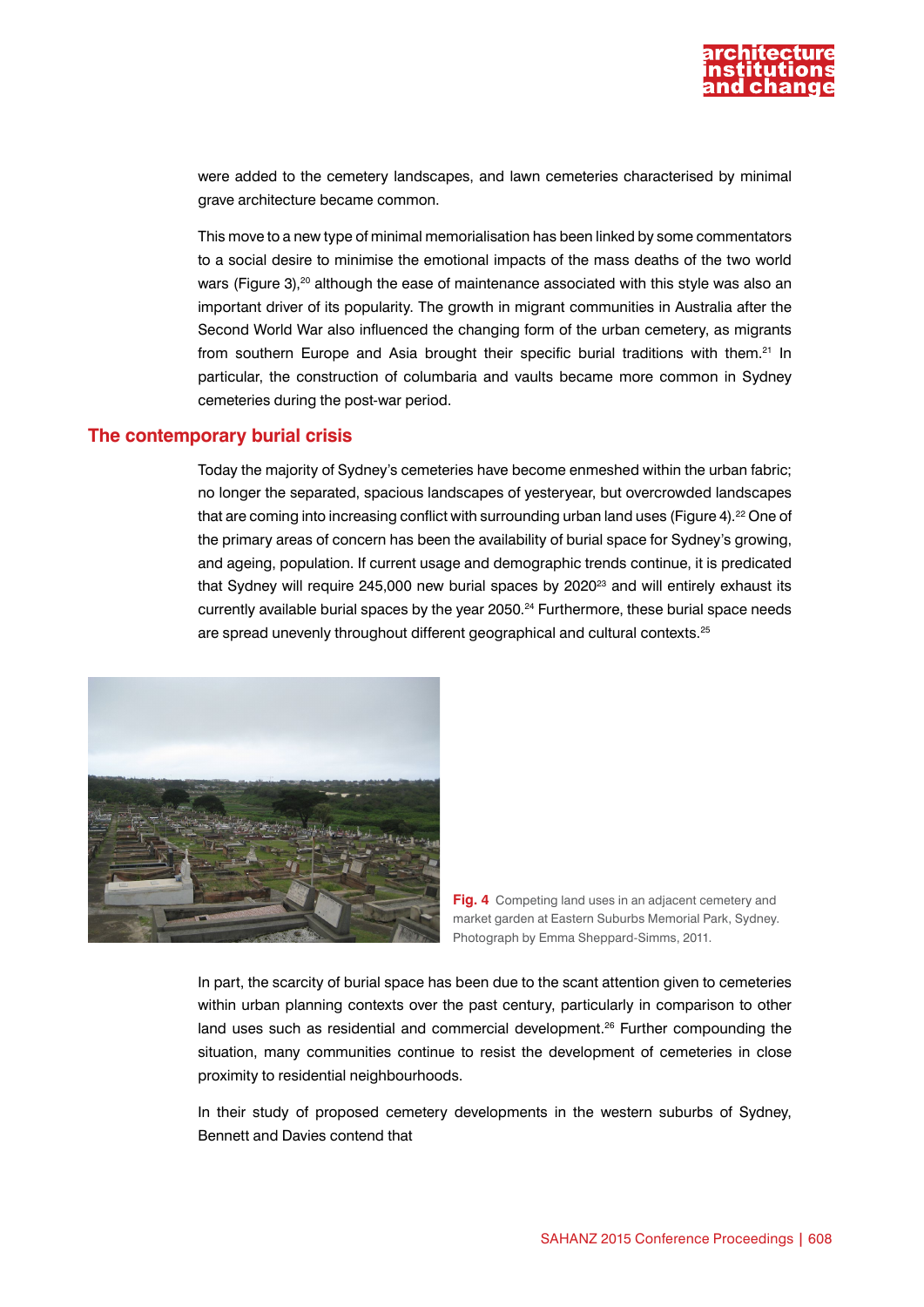local opposition to new cemetery projects is inevitable, irrespective of demand (current and future) and regional planning intentions. Local community priorities seem vested in the status quo, particularly for this land use.<sup>27</sup>

So, while Sydney desperately needs more affordable and accessible burial spaces, the paradox is that many communities do not want these cemeteries located near them. In this context, the future location, design and use of urban cemeteries in Sydney will be dependent on how they are perceived and valued by the communities that use them. Ultimately, Sydney's "burial space crisis" is not only a question of space, but of social and cultural perceptions of space. As such, attempts to address the burial issue not only require the provision of more space, but a reconceptualisation of the cemetery as an integral and important part of the social and cultural life of the city. The following discussion evaluates the potential of renewable tenure to begin this process of reconceptualisation, by challenging the concepts of stasis and separation that have characterised the cemetery institution thus far.

#### **The re-emergence of renewable tenure**

While the problems posed by limited burial space are common in many cemeteries throughout the world, the means of addressing this issue varies considerably between countries. From burial skyscrapers in Brazil, to floating cemetery islands in Venice, "green burial" landscapes in Tasmania and the placeless virtual cemeteries springing up in cyberspace, the emphasis has often been on providing more space for burial and memorialisation, rather than reusing existing cemetery space. While countries such as Italy, Belgium and Germany have traditionally recycled graves as the preferred method of managing limited burial spaces, within New South Wales (NSW) the practice had not been generally used until the passing of the NSW Cemeteries and Crematoria Act of 2013.<sup>28</sup> This landmark bill introduced a new series of regulations governing the practice of renewable tenure in NSW, including imposing minimum (25 years) and maximum (99 years) periods of tenure, determining the processes for returning tenure to cemetery management, placing limits on the retrospective practice of renewable tenure and developing a code of practice for its future application.29

Under the new statutory framework, renewable tenure in NSW involves the removal of skeletal remains from a gravesite after a set time has elapsed, commonly 25 to 50 years, followed by reuse of the gravesite. Upon expiry of tenure, one of three things might happen to the gravesite and remains. Firstly, if the relatives decide to refinance the original tenure, the grave remains in its current form. A secondary option involves a process known as "lift and deepen," where the remains are disinterred and collected within a smaller receptacle, then placed back at a greater depth within the original grave. A third option occurs when the relatives do not renew the grave tenure. Following disinterment, remains could be relocated to ossuary landscapes, communal graves or cremated and returned to the relatives as ashes.30 Grave monuments would also need to be relocated according to advice provided in consultation with heritage experts.<sup>31</sup>

Despite the promotion of renewable tenure as a solution to Sydney's burial space issues, community opposition to the practice remains widespread.32 There has been particular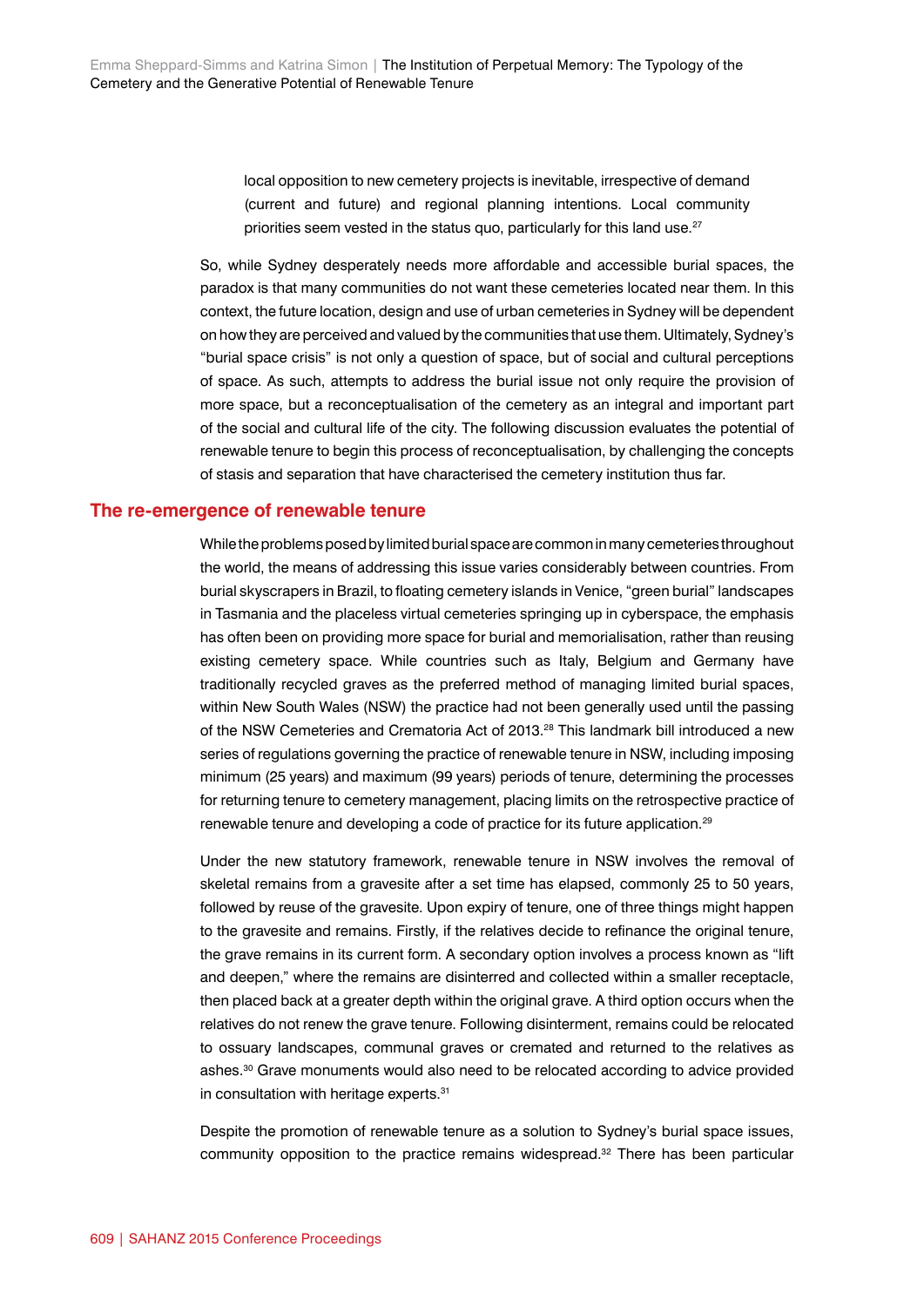

concern that renewable tenure would make burial prohibitively expensive for the economically disadvantaged,33 mainly by extending the costs of burial to future generations. Beyond economic concerns, research on the challenges of planning for future cemeteries in Britain cemeteries reveals that any proposed changes to burial, funerary and mourning practices tend to be contentious.<sup>34</sup> From this perspective, renewable tenure may simply encounter resistance because it is different to the now familiar traditions, practices and forms of the nineteenth-century cemetery landscape. Given that renewable tenure in Australia is seen as a necessity, regardless of community concerns, it becomes important to discuss the ways in which it impacts on the way we see, use and regard the cemetery within the broader urban context. Here, three dimensions of change will be discussed: the impact of renewable tenure on ideas of perpetuity, the importance of the individual grave and the architecture of memory as located in the memorial.

#### **Perpetuity**

Perpetuity implies that the cemetery is a place apart: strange, magical and somehow immune to the temporal changes that characterise other places of the living. The condition of perpetuity has tended to emphasise social perception of the cemetery as a timeless place requiring preservation. Here, the cemetery with its abandoned and weathered graves may be seen as one of Alex Wall's landscapes of "pastoral innocence,"35 its passivity and stasis cemented in both tradition and law. In perpetual burial, the memory of the individual is firstly inscribed upon the landscape in the act of burial, initiating a process whereby place and person become inseparable in the dissolution of the body into the earth over time. The permanence of this relationship is symbolically represented within the grave memorial, made of durable materials such as concrete, stone and metal to form the shrine and place of pilgrimage for the living. In contrast, the introduction of renewable tenure fundamentally changes the established relationship between the body and the gravesite, disrupting the perception of stasis and reframing the cemetery landscape as an active (and potentially threatening) place.

The future removal and consolidation of human remains foregrounds the concepts of decay, loss of integrity and bodily dissolution over time. Renewable tenure involves exposing, collecting and relocating the bones. The unity of the skeleton, as a reminder of the living body, is disturbed as bones are stored in consolidated form, or are cremated. While this loss of integrity also happens underground following perpetual burial, renewable tenure draws specific attention to the condition of decay by disinterring the corpse, according to Kristeva, "the utmost of abjection."36 Thus renewable tenure instigates an important shift in the conceptualisation of what happens to the body after death – from the certainty offered by the perpetual fusion of site and person, to an exposure of the ultimate fragility and impermanence of the human body set against the relentless passage of time.

As such, the removal of the remains from the grave indicates that memory is only temporarily located in the landscape, and subsequently, that memory is only located in the landscape as part of the perceptions of the living. The moment of removal of the body from the earth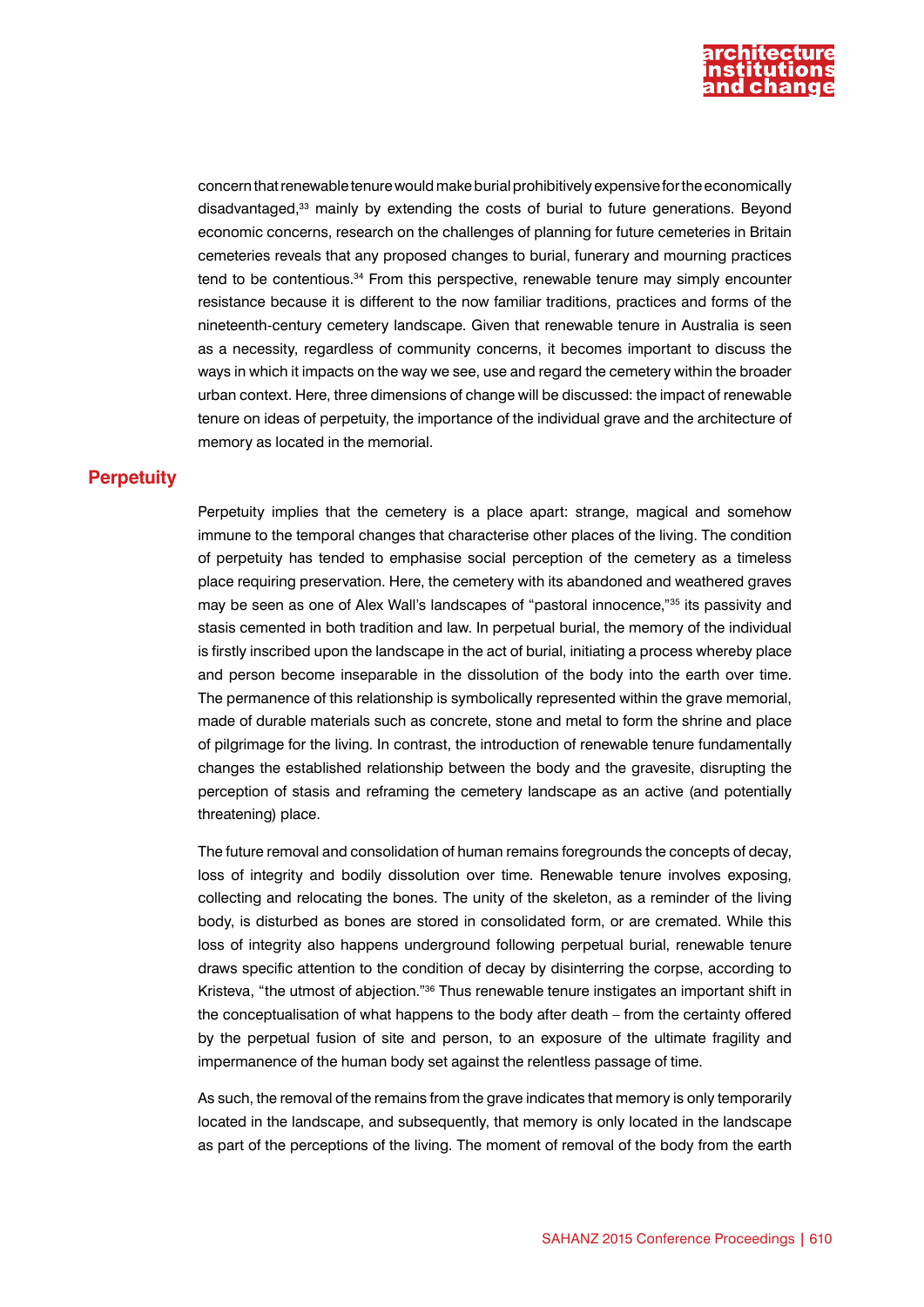thus signifies an important moment of possibility; a type of Benjaminian "lightning flash," where previous associations between landscape, history and memory are broken apart in an opening up of possibilities.<sup>37</sup> As such, the effect of disturbing the buried corpse is in fact a powerfully symbolic moment that challenges the notions of control – of the body, of time and of death – that form the foundations of the nineteenth-century cemetery institution.

### **The individual grave**

Renewable tenure also draws into question the tightly controlled spatial arrangements that characterise the cemetery and its place within the broader urban realm. When the individual grave is removed, a gap in the grid is created. Certainly the cemetery is filled with such 'gaps' in the grid, the result of people failing to take up purchased plots, the natural overgrowth of vegetation or the removal of monuments for a variety of reasons. However this gap is different. Because it is the result of exhumation, it is filled with residual memory relating to its previous occupant, the absence of the body and the opening up of possibilities regarding its future use. Even if another body and an identical memorial is later inserted into the gravesite, the act of momentarily disturbing the grid in this manner represents a powerful gesture that is suggestive of an array of possible futures that lie outside of the scope of the grid.

This is significant when considered in relation to the ways in which the design of the nineteenth-century cemetery became a representation, as well as a reinforcing feature of, certain scientific and rationalist ideals concerning death, decay and the body following the Enlightenment.38 Within an ideological context, the perpetual grave becomes the material displacement of anxiety about our own mortality. According to sociologist Peter Johnson, in the cemetery as conceived by nineteenth-century landscape architect J. C. Loudon, control is enacted via the spatial techniques of segregation, compartmentalisation and the positioning of the individual grave within a grid; features which enable institutional surveillance and control of disorder and death.<sup>39</sup> Renewable tenure disturbs this spatial order by disturbing this system and introducing a sense of temporal uncertainty within the cemetery. However it is not so much the corpse that disturbs us, but the realisation that the corpse, in its ambiguity, lies beyond this system of order. As Julia Kristeva has said,

The corpse, seen without God and outside of science, is the utmost of abjection. It is death infecting life … It is thus not lack of cleanliness or health that causes abjection but what disturbs identity, system, order. What does not respect borders, positions, rules. The in-between, the ambiguous, the composite.40

So while the corpse is ambiguous in its quality of being simultaneously human/not human, and reminding us of what we are/will become; the relationship between the body and the gravesite is also rendered ambiguous via the spectre of the communal grave. One of the hallmarks of nineteenth-century cemetery reform was to make individual burial available to a broader section of the population than it had been previously, limiting the use of communal graves in public cemeteries to all but the poorest of society. Yet, arguably, the threat of the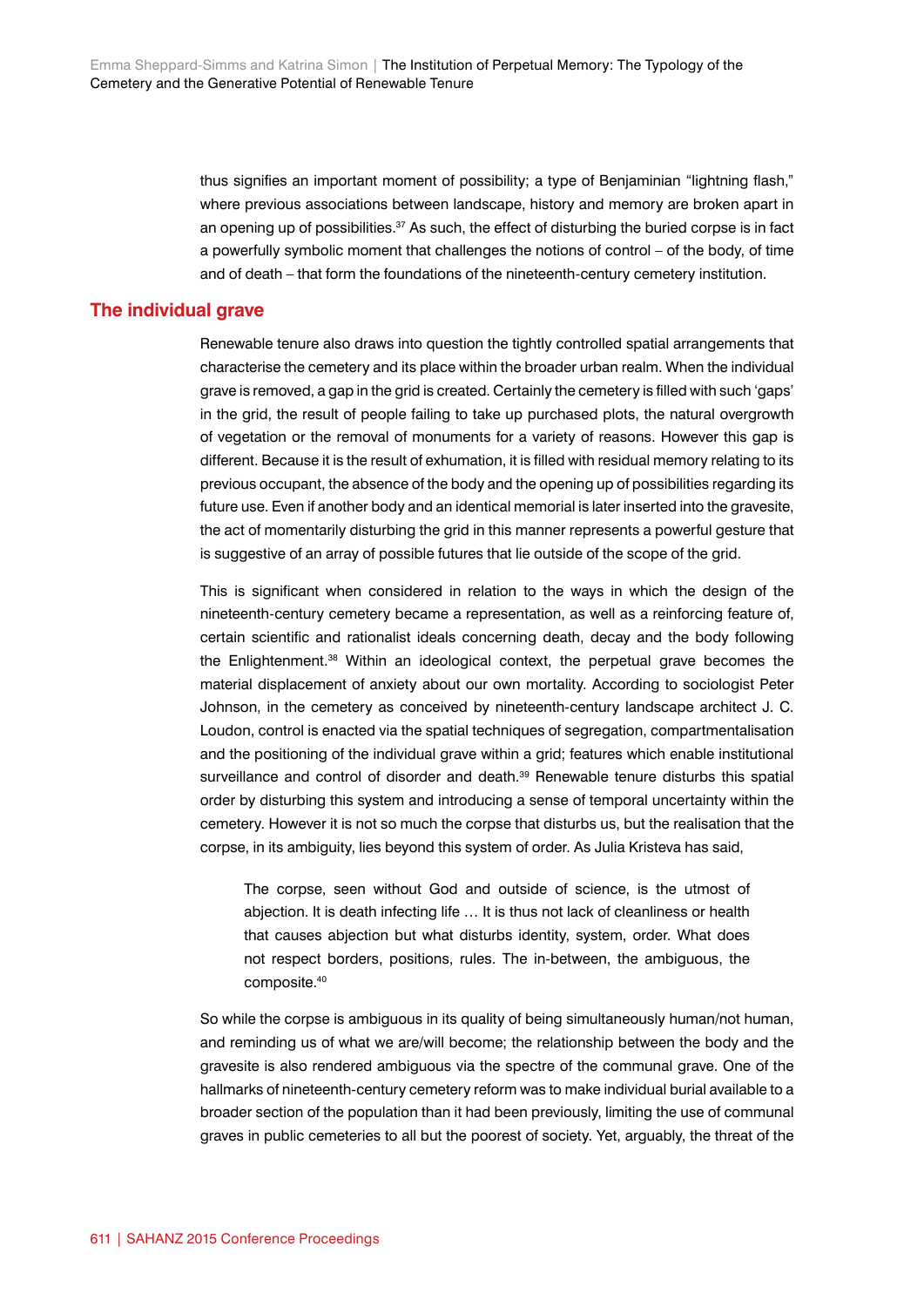

communal or mass grave still haunts the collective imagination and this is potentially one of the reasons that renewable tenure has been so stridently resisted. In the case of renewable tenure, the ideal of the individual grave with its attendant notions of purity, sanctity and individuality is fundamentally disturbed by the insertion of another body and potentially *many* bodies over time. Here the additional body(ies) can be likened to a type of contamination or 'dirt' that threatens the cohesiveness of the individual subject,<sup>41</sup> where, the threat of other bodies is also the threat of the formless non-body and attendant loss of agency, as found in death.

# **The monument**

Grave monuments, like institutional memorials, might be thought of what Pierre Nora has called *lieux de mémoire* (sites of memory), or places where memory "crystallizes and secretes itself" as part of the ongoing construction of history.<sup>42</sup> Here, the grave as a site of memory comes into being through the performative rituals of burial: the funeral rites, the lowering of the body into the grave and insertion of the grave monument. The political and social function of memorials as sites that both reinforce, and demonstrate resistance to, social institutions has been well discussed in recent years. However, as much as memorials are sites of creation, they may also be seen as sites of omission. For example, John Stephens has written of the function of war memorials in Australia as sites of "collective amnesia," or as places where we are encouraged to embrace and celebrate certain historical stories and to forget others.43 While the gravesite presents a different context to war memorials, they can be seen as similar in that they reinforce certain ideological messages concerning death, the body and the role of the landscape. From this point of view, the grave monument not only commemorates the individual and (certain aspects of) their life, but also reflects the broader human desire to immortalise identity within a fixed, localised place, and to forget our own insignificance in relation to time and the landscape. The removal of grave monuments as part of the process of renewable tenure not only disrupts the permanence of memory, it also destabilises history as it has been constructed. Once again, this becomes a moment of knowledge where *what is not-there* is suddenly revealed. At the same time, this momentary disruption in the institutional framework of the cemetery institution reveals the possibility for alternative expressions of the memorial within the cemetery landscape.

As much as the (grave) memorial may represent various facets of institutional power, it may also function as an important site of resistance. This potential for creative resistance is reflected in research that has considered the meaning of alternative or spontaneous sites of commemoration, places that SueAnne Ware refers to as "anti-memorials."44 These are found in sites that arise formally or informally such as roadside memorials<sup>45</sup>, vernacular memorials and shrines of memory<sup>46</sup>, virtual memorials<sup>47</sup> and what Maria Tumarkin refers to as "traumascapes" or "concrete, material sites, marked by the recurrence of pain, loss and violence, and constituted through the experienced and imagined repetition of trauma."48 While these studies describe diverse types of experiences and forms, what many of the sites in question have in common is their capacity to draw attention to what is missing or absent in traditional expressions of death. As Ware writes, "Anti-memorials critique the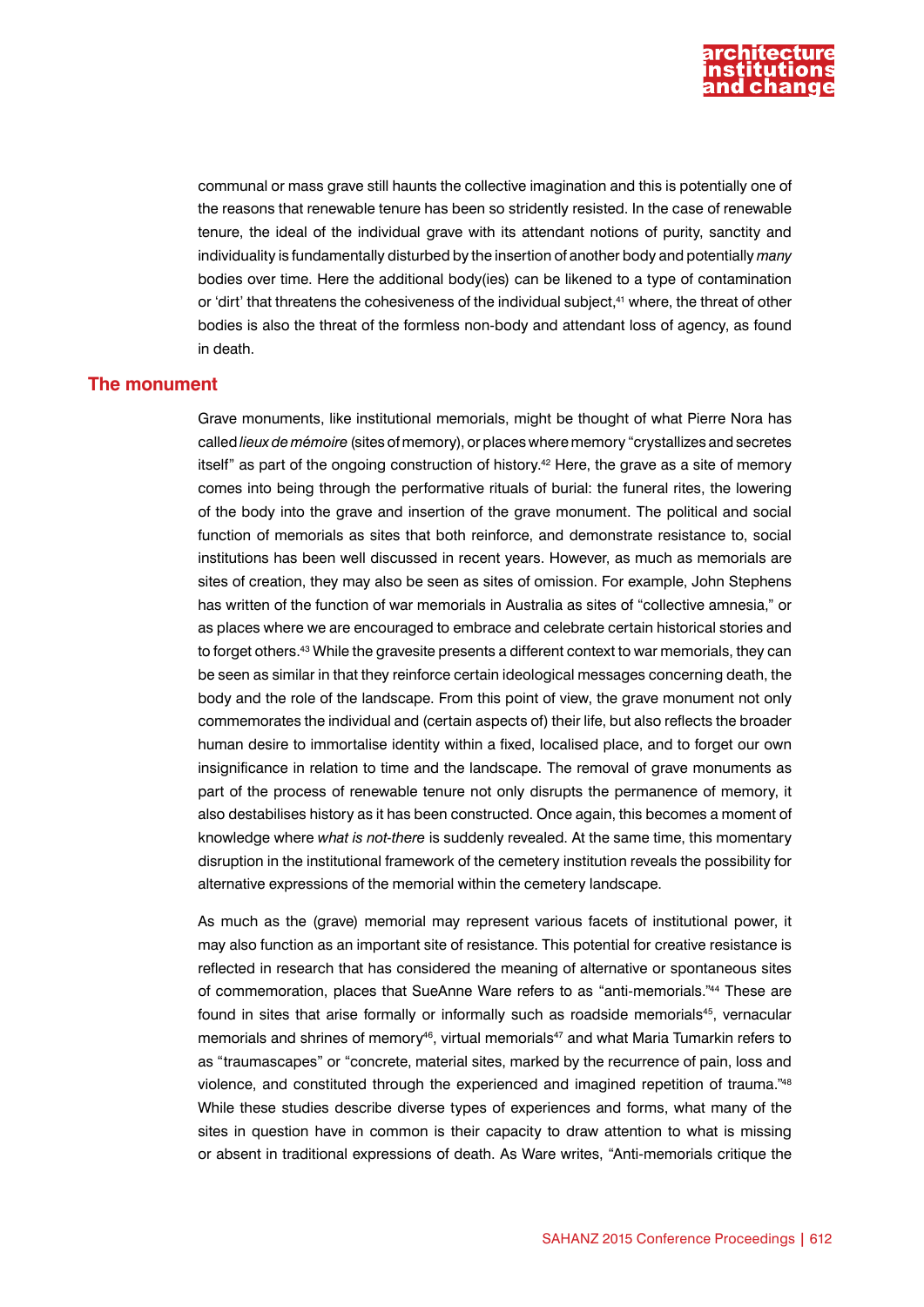illusion that the permanence of stone somehow guarantees the permanence of the idea that it commemorates."49 It is this loss of permanence implied by renewable tenure that both challenges and opens up the institution of the cemetery to new possibilities.

# **Conclusion**

The burial space crisis in Sydney has recently led to a resurgence in public debates around the question of cemetery design, planning and management. Recent legislative changes concerning renewable tenure in NSW cemeteries represent a significant step away from static and controlled ideals of cemetery space, towards the implementation of sustainable modes of planning and designing the cemetery landscape. Despite these moves, community resistance to changes in traditional cemetery expression is likely to continue.

It is apparent that the burial space crisis is not only a question of space, but also a question of the relevance of the traditional cemetery institution within densely populated cities like Sydney that are experiencing shortages of land. Specifically, the cultural importance ascribed to the notions of grave perpetuity, the importance of individual graves and the permanency of the monument has been contradicted by a failure of the state to provide sufficient urban space or long-term planning for cemeteries that have upheld such ideals. Here, the lack of available space for new burials may be seen as a symptom of a widening ideological gap between the representation of the cemetery on one hand as a peaceful, static place that remains separate from the city and, on the other, the temporal, abject and disturbing qualities of death that eventually impact upon us all. Yet it is precisely because of the necessity for change brought about by the burial crisis that new, sustainable expressions of the cemetery landscape may find room to emerge. By firstly seeing renewable tenure as a type of catalyst that disturbs and disrupts the status quo, it also becomes possible to see how new forms of design, planning and management of cemeteries in Sydney could find room to emerge within the ongoing evolution of the cemetery institution.

<sup>1</sup> NSW Parliament Legislative Council, *Inquiry into the Funeral Industry*, Legislative Council. Standing Committee on Social Issues (Sydney: NSW Parliament, 2005); NSW Department of Lands, *Burial Space in the Sydney Greater Metropolitan Area* (Sydney: NSW Department of Lands, 2005); NSW Department of Lands, *Sustainable Burials in the Sydney Greater Metropolitan Region: Discussion Paper* (Sydney: NSW Department of Lands, 2008).

<sup>2</sup> Also known as "Renewable Interment Rights" within the literature.

<sup>3</sup> James Curl, *The Victorian Celebration of Death* (Newton Abbot: Davis & Charles, 1972).

<sup>4</sup> Ariès notes that the space of the burial ground itself, rather than the individual grave, became more important. Phillipe Ariès, *Western Attitudes towards Death: From the Middle Ages to the Present* (Baltimore: John Hopkins University Press, 1974), 22.

<sup>5</sup> Richard Etlin, *The Architecture of Death: The Transformation of the Cemetery in Eighteenth Century Paris* (Cambridge, Mass.: MIT Press, 1984), 12.

<sup>6</sup> Howard Colvin, *Architecture and the Afterlife* (New Haven: Yale University Press, 1991), 364.

<sup>7</sup> Etlin, *The Architecture of Death*.

<sup>8</sup> Chris Brooks, *Mortal Remains: The History and Present State of the Victorian and Edwardian Cemetery* (London: Wheaton in association with the Victorian Society, 1989), 7.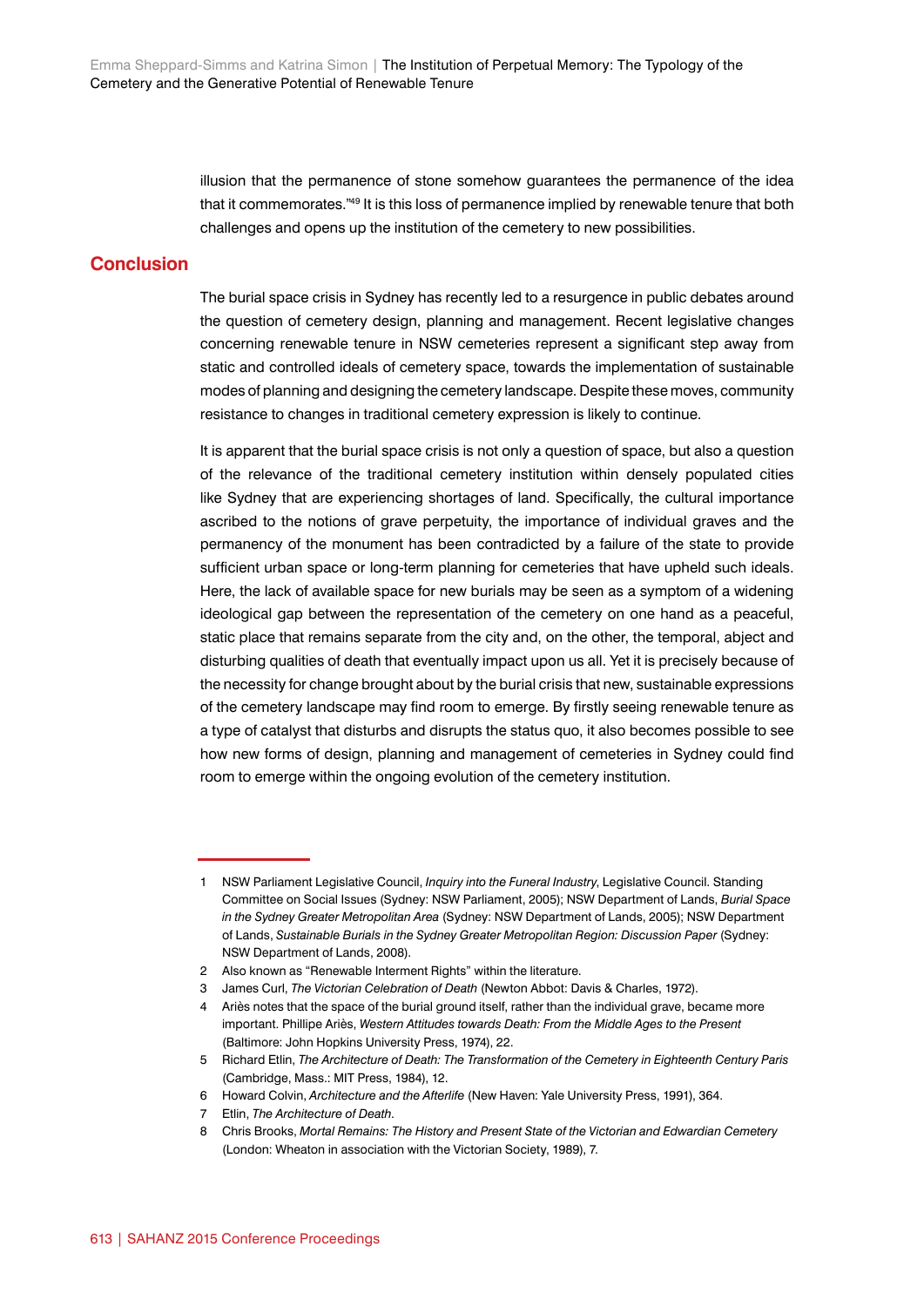

- 9 Curl, *The Victorian Celebration of Death*.
- 10 John Dixon Hunt, *Gardens and the Picturesque: Studies in the History of Landscape Architecture* (Cambridge, Mass.: MIT Press, 1992), 331.
- 11 The city of Sydney is the capital of the Australian state of New South Wales (NSW).
- 12 Lisa Anne Murray, "Cemeteries in Nineteenth-century New South Wales: Landscapes of Memory and Identity" (PhD thesis, University of Sydney, 2001).
- 13 Anthony Lowe and Richard Mackay, "Old Sydney Burial Ground," *Australasian Historical Archaeology* 10 (1992): 15-23.
- 14 Lisa Anne Murray, "'Modern innovations?' Ideal vs. Reality in Colonial Cemeteries of Nineteenth-century New South Wales," *Mortality: Promoting the Interdisciplinary Study of Death and Dying* 8, no. 2 (2003): 129-143.
- 15 Grace Karskens, "Death was in his Face: Dying, Burial and Remembrance in Early Sydney," *Labour History* 74 (1998): 21-39.
- 16 Murray, "Cemeteries in Nineteenth-century New South Wales."
- 17 Murray, "'Modern Innovation'?"
- 18 David Weston, Laurel Burge and Joan Sigrist, *The Sleeping City: The Story of Rookwood Necropolis* (Sydney: Hale and Iremonger & The Society of Australian Genealogists, 1989).
- 19 Murray, "Cemeteries in Nineteenth-century New South Wales."
- 20 Patricia Jalland, *Changing Ways of Death in Twentieth-century Australia: War, Medicine and the Funeral Business* (Sydney: UNSW Press, 2006).
- 21 Jalland, *Changing Ways of Death in Twentieth-century Australia.*
- 22 One example of this conflict is to be found in ongoing community debates over the proposed expansion of the Eastern Suburbs Memorial Park at Botany into an adjacent heritage-listed Chinese market garden.
- 23 Tony Kelly, "Media Release: Community Forum on Sustainable Burial" (October 12, 2010), www.lpma.nsw.gov.au/ data/assets/pdf file/0008/137267/101012 Lands Sustainable burial [consultation\\_WEB.pdf](http://www.lpma.nsw.gov.au/__data/assets/pdf_file/0008/137267/101012_Lands_Sustainable_burial_consultation_WEB.pdf) (accessed June 20, 2011).
- 24 NSW Department of Lands, *Sustainable Burials.*
- 25 NSW Parliament Legislative Council, *Inquiry into the Funeral Industry.*
- 26 NSW Department of Lands, *Sustainable Burials.*
- 27 G. Bennett, and P. J. Davies, "Urban Cemetery Planning and the Conflicting Role of Local and Regional Interests," *Land Use Policy* 42 (2014): 457.
- 28 Katrina Hodgkinson, *Tabling of Cemeteries and Crematoria Bill* (Sydney: NSW Legislative Assembly, 2013), www.parliament.nsw.gov.au/prod/parlment/nswbills.nsf/0/ c2b3e3002b4bc113ca257c0e0015e17d/\$FILE/2R%20Cemeteries.pdf (accessed January 13, 2015).
- 29 NSW Parliament, *Cemeteries and Crematoria Bill 2013* (NSW Legislative Council, 2013), [www.parliament.nsw.gov.au/prod/parlment/hansart.nsf/V3Key/LC20131120051](https://www.parliament.nsw.gov.au/prod/parlment/hansart.nsf/V3Key/LC20131120051) (accessed November 3, 2014).
- 30 The eventual policy for the appropriate treatment of disinterred remains would depend on each individual cemetery trust.
- 31 Katrina Hodgkinson, *Tabling of Cemeteries and Crematoria Bill.*
- 32 Richard Amery, *Tabling of Cemeteries and Crematoria Bill* (NSW Legislative Council, 2013), www. parliament.nsw.gov.au/Prod/Parlment/hansart.nsf/V3Key/LA20131030068?open&refNavID=HA8\_1 (accessed January 13, 2015).
- 33 ABC News Online, "Re-usable Grave Sites Defended by NSW Minister for Primary Industries Katrina Hodgkinson," ABC Online, November 19, 2013, [www.abc.net.au/news/2013-11-19/re-usable-grave-sites](http://www.abc.net.au/news/2013-11-19/re-usable-grave-sites-defended-by-nsw-minister/5101342)[defended-by-nsw-minister/5101342](http://www.abc.net.au/news/2013-11-19/re-usable-grave-sites-defended-by-nsw-minister/5101342) (accessed May 5, 2015).
- 34 Kate Woodthorpe, "Sustaining the Contemporary Cemetery: Implementing Policy Alongside Conflicting Perspectives and Purpose," *Mortality: Promoting the Interdisciplinary Study of Death and Dying* 16, no. 3 (2011): 259-276.
- 35 Alex Wall, "Programming the Urban Surface," in *Recovering Landscape: Essays in Contemporary Landscape Architecture*, ed. James Corner (New York: Princeton Architectural Press, 1999), 233.
- 36 Julia Kristeva, *Powers of Horror: An Essay on Abjection* (New York: Columbia University Press, 1982), 4. 37 Walter Benjamin, *The Arcades Project*, ed. Rolf Tiedemann, trans. Howard Eiland and Kevin McLaughlin
- (Cambridge, Mass.: Harvard University Press, 1999).
- 38 Peter Johnson, "The Modern Cemetery: A Design for Life," *Social and Cultural Geography* 9 (2008): 777- 790.